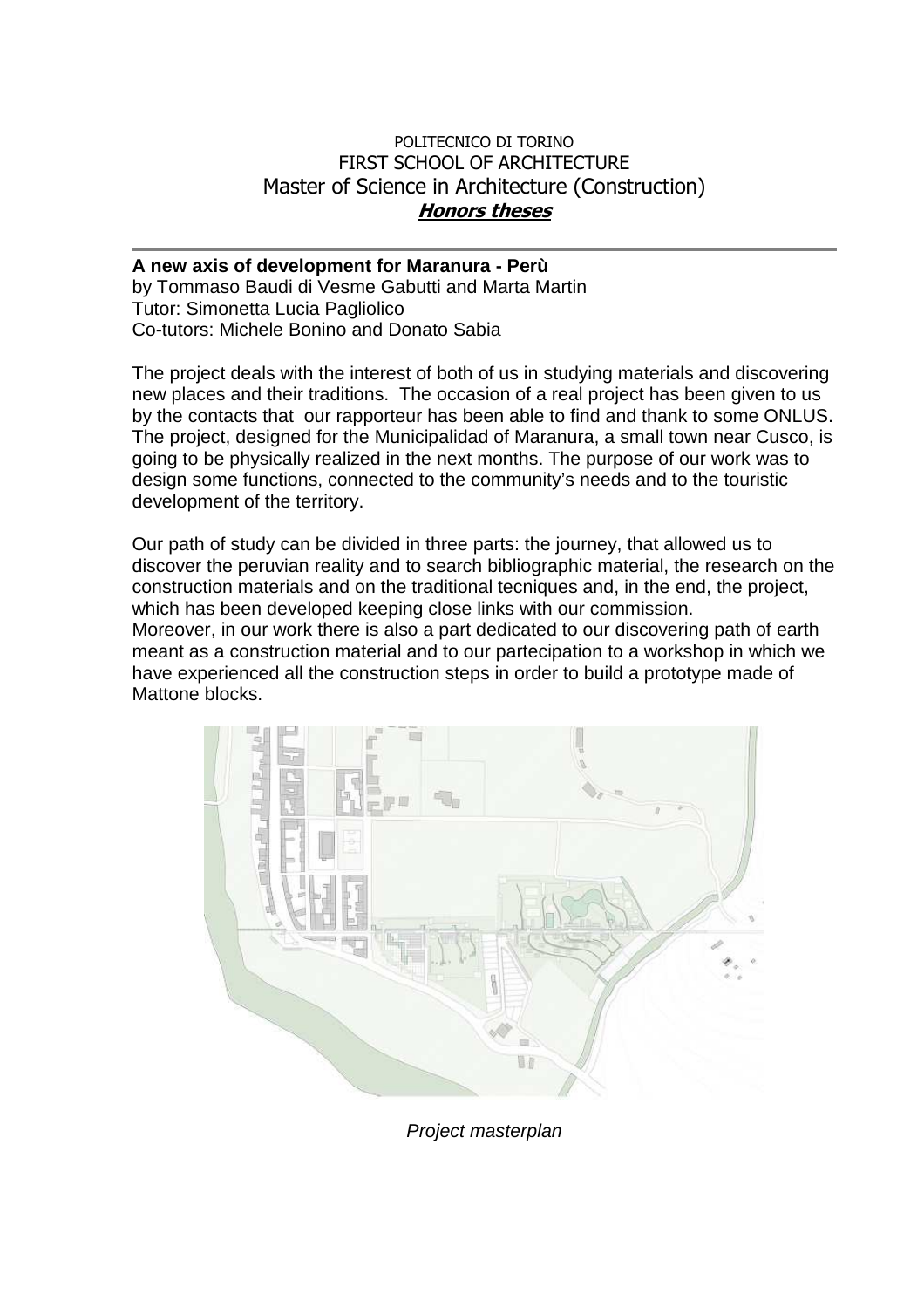A very important part of our experience has been the journey, which can be divided in three parts: Lima, to find the bibliographic material, Cusco, to touch with hand the peruvian touristic reality and Maranura, to listen to the requests of the commission. Originally the program provided the realization of a balneario, that is a complex of swimming pools, and one hotel; afterwards, considering the vastity of the area for the project and the proximity to some strategical sites, some of them truly important for the local community, we decided to provide several new functions, such as: a plaza with a covered market, a convention center, an area for the sports and one for the growing of the typical products.

Talking with the commission allowed us to change some of their requests, which concerned the materials and the tecniques, so we were able to use their traditional way to build, except the realization of a Landmark, a panoramic tower destinated to be the symbol of the entire project.



From the top, views of the arriving point, of the market plaza during the summer period, of the covered market, of the axis

Considering the vastity of the project area and the complexity of the requests, we decided to proceed by steps, trying to solve one problem at time. The main themes delt with the safety of the site, the distribution, the development of the natural species, the rainwater harvesting at a territorial scale, the disposition of the functions in all the area, the realization of terraces which have to be the basis for the buildings and, in the end, the distribution of the building along the axis.